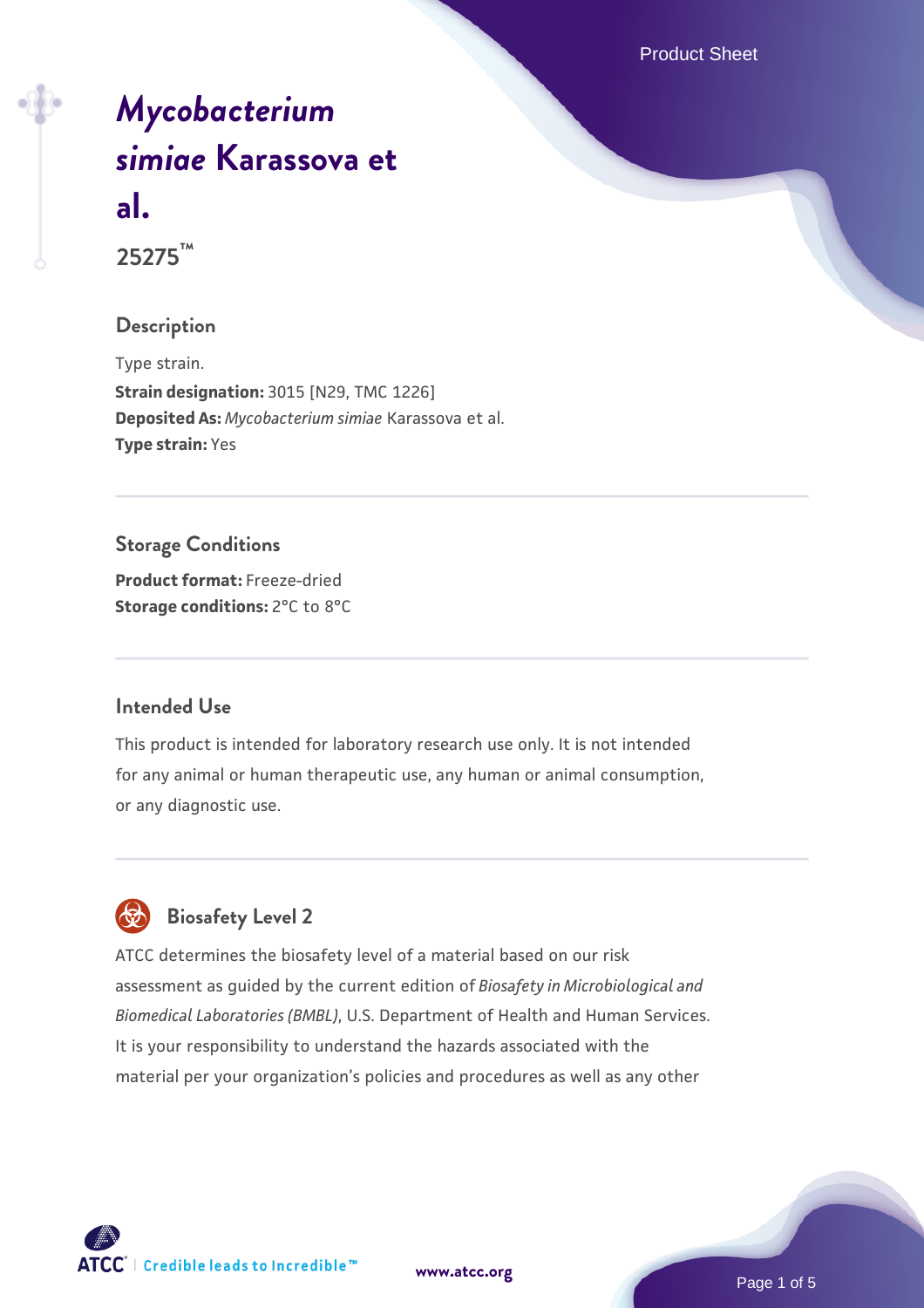# *[Mycobacterium simiae](https://www.atcc.org/products/25275)* **[Karassova et al.](https://www.atcc.org/products/25275)** Product Sheet **25275**

applicable regulations as enforced by your local or national agencies.

ATCC highly recommends that appropriate personal protective equipment is always used when handling vials. For cultures that require storage in liquid nitrogen, it is important to note that some vials may leak when submersed in liquid nitrogen and will slowly fill with liquid nitrogen. Upon thawing, the conversion of the liquid nitrogen back to its gas phase may result in the vial exploding or blowing off its cap with dangerous force creating flying debris. Unless necessary, ATCC recommends that these cultures be stored in the vapor phase of liquid nitrogen rather than submersed in liquid nitrogen.

# **Certificate of Analysis**

For batch-specific test results, refer to the applicable certificate of analysis that can be found at www.atcc.org.

# **Growth Conditions**

**Medium:**  [ATCC Medium 0173: Middlebrook 7H10 Agar w/ OADC](https://www.atcc.org/-/media/product-assets/documents/microbial-media-formulations/0/1/7/3/atcc-medium-0173.pdf?rev=2fcd87d0ebaf471d8aa6aba3758ef39f) [ATCC Medium 1395: Middlebrook 7H9 broth with ADC enrichment](https://www.atcc.org/-/media/product-assets/documents/microbial-media-formulations/1/3/9/5/atcc-medium-1395.pdf?rev=83f84c8c9e994a71a2edb0458ff02218) [ATCC Medium 90: Lowenstein Jenson medium](https://www.atcc.org/-/media/product-assets/documents/microbial-media-formulations/9/0/atcc-medium-90.pdf?rev=2af45eec61614a8e9024c1519219fe34) **Temperature:** 37°C **Atmosphere:** Aerobic

# **Handling Procedures**

1. Open vial according to enclosed instructions or visit www.atcc.org for

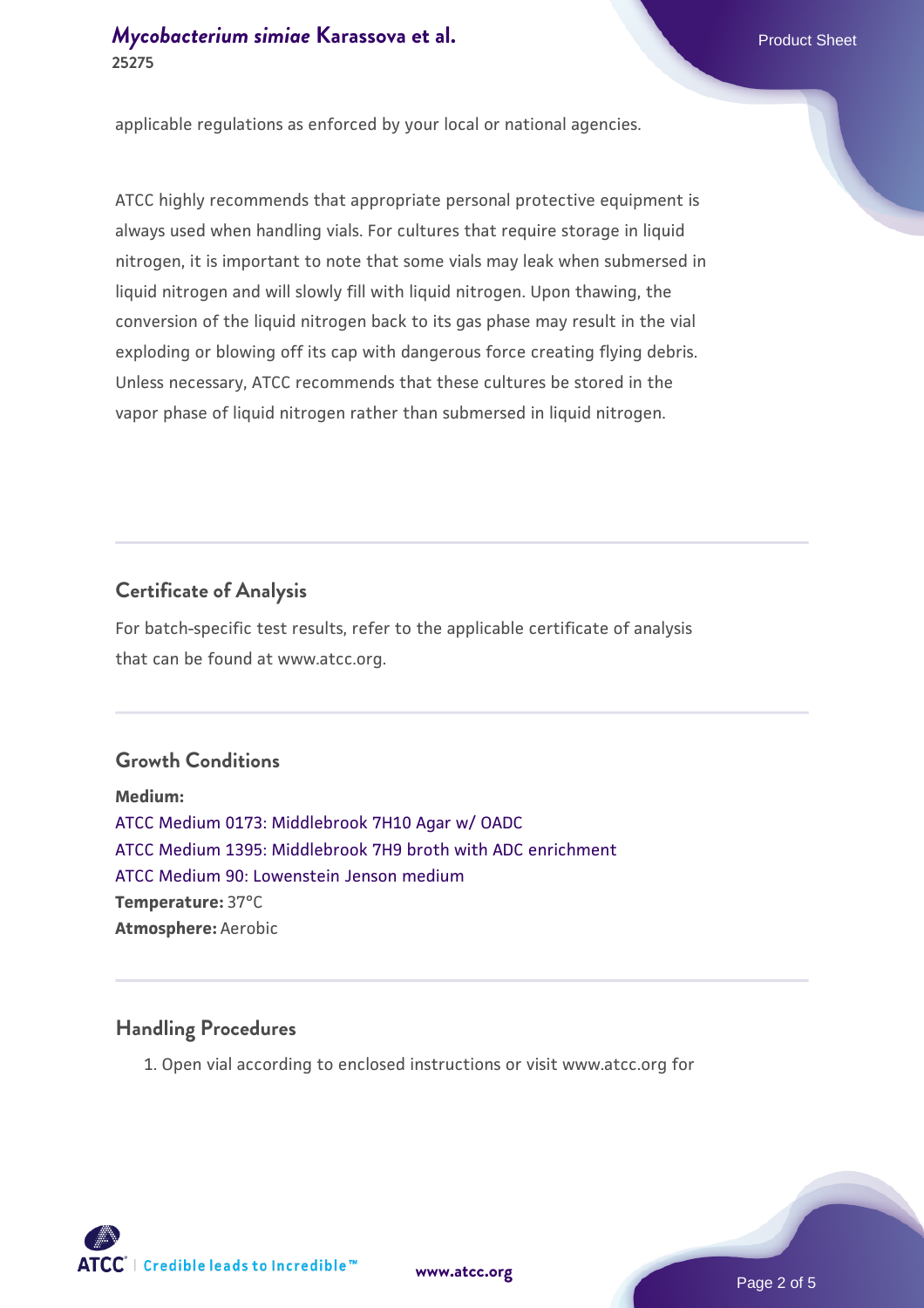instructions.

- 2. Rehydrate the entire pellet using approximately 0.5 mL of #1395 broth. Aseptically transfer the entire contents to a 5-6 mL tube of #1395 broth. Additional test tubes can be inoculated by transferring 0.5 mL from the primary test tubes to these secondary test tubes.
- 3. Use several drops from the primary test tube to inoculate a slant of #90 agar and/or a plate of #173 agar.
- 4. Incubate at 37°C for 9-28 days.

#### **Notes**

Additional information on this culture is available on the ATCC® web site at www.atcc.org.

#### **Material Citation**

If use of this material results in a scientific publication, please cite the material in the following manner: *Mycobacterium simiae* Karassova et al. (ATCC 25275)

#### **References**

References and other information relating to this material are available at www.atcc.org.

#### **Warranty**

The product is provided 'AS IS' and the viability of ATCC® products is warranted for 30 days from the date of shipment, provided that the customer has stored and handled the product according to the information included on the product information sheet, website, and Certificate of

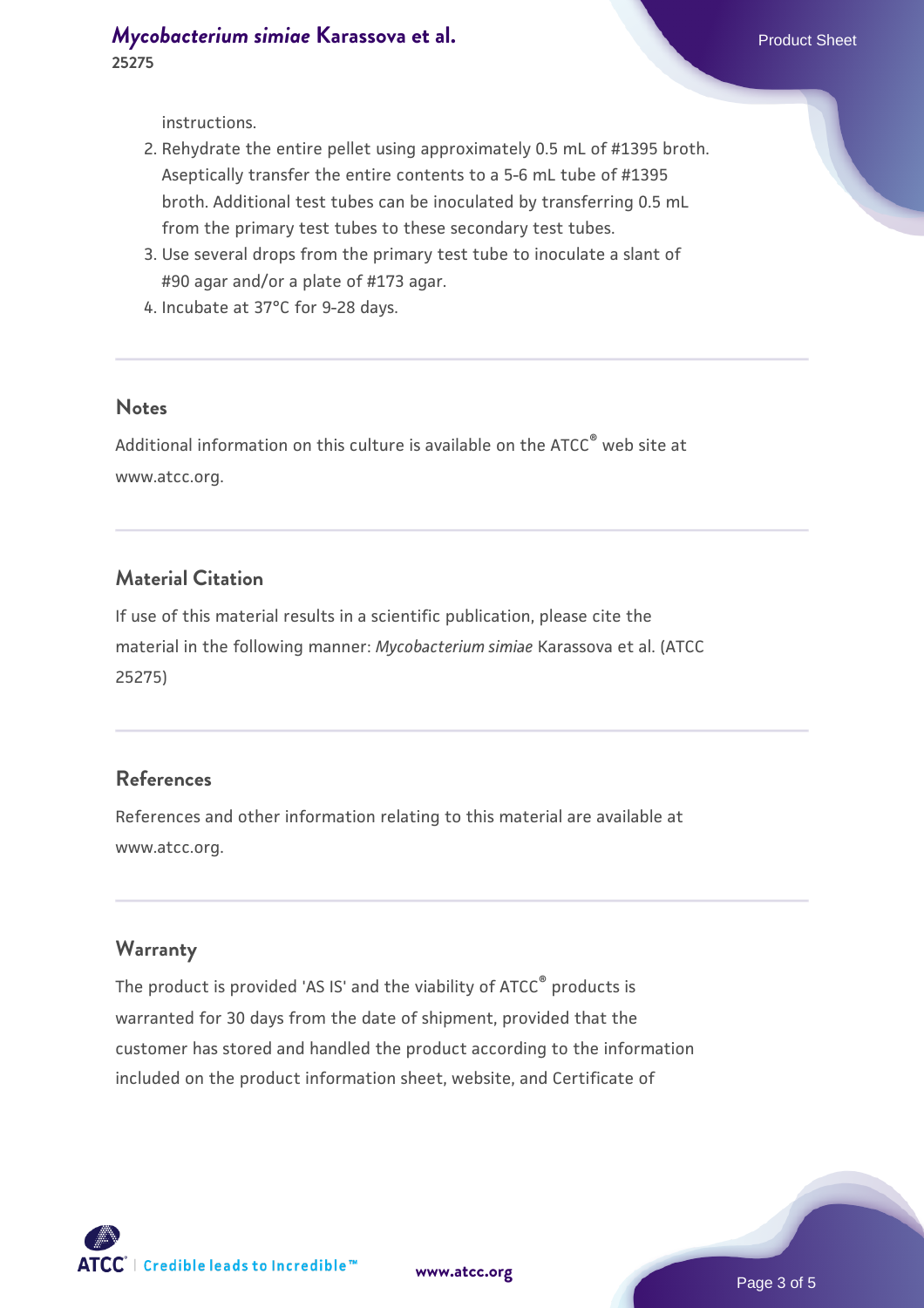# *[Mycobacterium simiae](https://www.atcc.org/products/25275)* **[Karassova et al.](https://www.atcc.org/products/25275)** Product Sheet **25275**

Analysis. For living cultures, ATCC lists the media formulation and reagents that have been found to be effective for the product. While other unspecified media and reagents may also produce satisfactory results, a change in the ATCC and/or depositor-recommended protocols may affect the recovery, growth, and/or function of the product. If an alternative medium formulation or reagent is used, the ATCC warranty for viability is no longer valid. Except as expressly set forth herein, no other warranties of any kind are provided, express or implied, including, but not limited to, any implied warranties of merchantability, fitness for a particular purpose, manufacture according to cGMP standards, typicality, safety, accuracy, and/or noninfringement.

#### **Disclaimers**

This product is intended for laboratory research use only. It is not intended for any animal or human therapeutic use, any human or animal consumption, or any diagnostic use. Any proposed commercial use is prohibited without a license from ATCC.

While ATCC uses reasonable efforts to include accurate and up-to-date information on this product sheet, ATCC makes no warranties or representations as to its accuracy. Citations from scientific literature and patents are provided for informational purposes only. ATCC does not warrant that such information has been confirmed to be accurate or complete and the customer bears the sole responsibility of confirming the accuracy and completeness of any such information.

This product is sent on the condition that the customer is responsible for and assumes all risk and responsibility in connection with the receipt, handling, storage, disposal, and use of the ATCC product including without limitation taking all appropriate safety and handling precautions to minimize health or environmental risk. As a condition of receiving the material, the customer agrees that any activity undertaken with the ATCC product and any progeny or modifications will be conducted in compliance with all applicable laws, regulations, and guidelines. This product is provided 'AS IS' with no